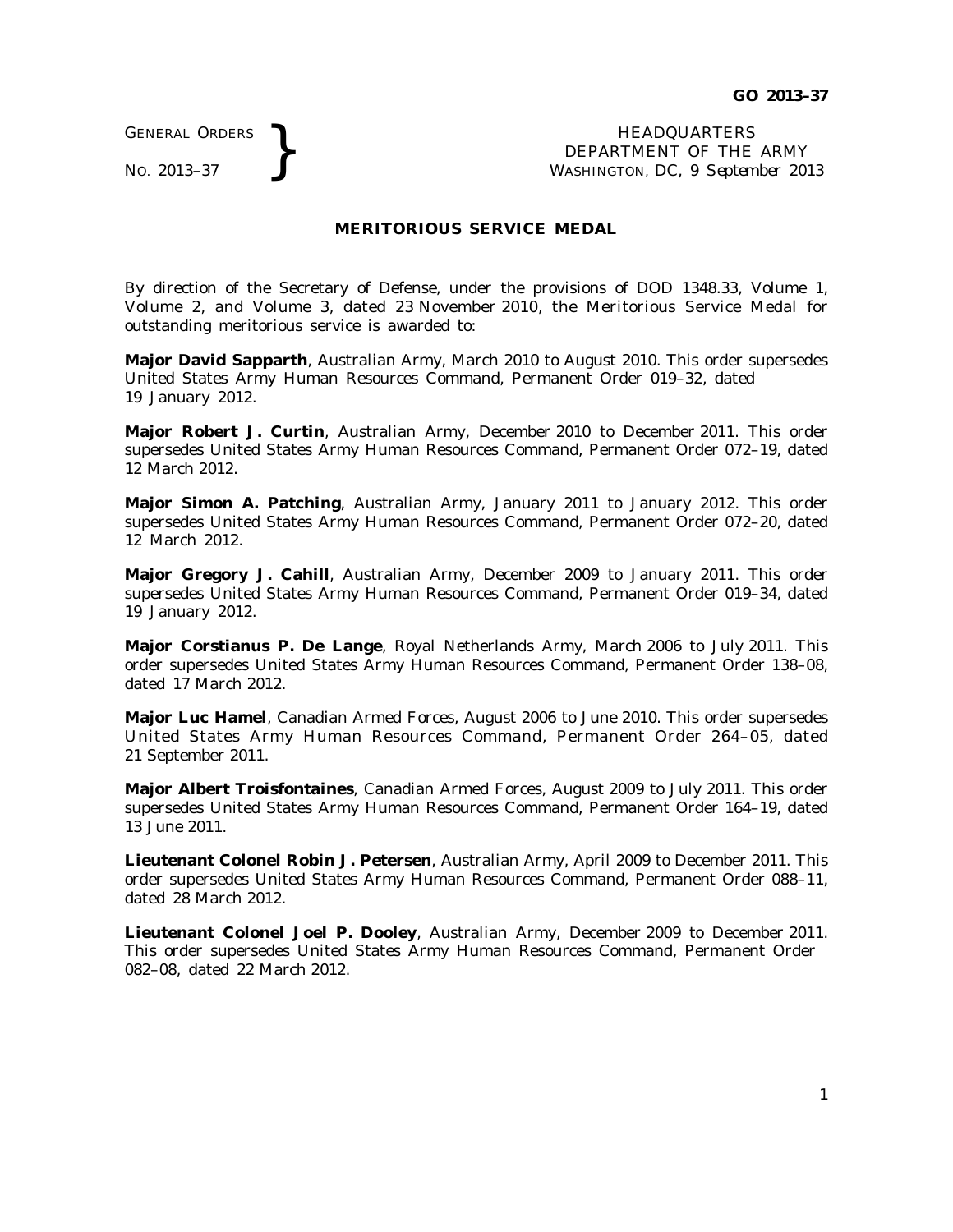## **Lieutenant Colonel Stuart Campbell Davies**, Australian Army,

January 2010 to December 2011. This order supersedes United States Army Human Resources Command, Permanent Order 073–20, dated 13 March 2012.

**Lieutenant Colonel Ross A. Anderson**, British Army, April 2009 to October 2009. This order supersedes United States Army Human Resources Command, Permanent Order 116–17, dated 26 April 2011.

**Colonel Gottfried Johann Salchner**, Austrian Army, June 2007 to June 2011. This order supersedes United States Army Human Resources Command, Permanent Order 019–035, dated 19 January 2012.

**Colonel Soonyeong Cha**, Army of the Republic of Korea, August 2007 to August 2010. This order supersedes United States Army Human Resources Command, Permanent Order 041–08, dated 10 February 2012.

**Colonel Franz-Josef Amacker**, Army of Switzerland, March 2003 to June 2009. This order supersedes United States Army Human Resources Command, Permanent Order 027–17, dated 27 January 2012.

## **Brigadier General Jürgen Theodor Weigt**, German Army,

September 2010 to September 2011. This order supersedes United States Army Human Resources Command, Permanent Order 180–30, dated 28 June 2012.

**Brigadier John D. Wootton**, British Army, April 2009 to July 2009. This order supersedes United States Army Human Resources Command, Permanent Order 053-29, dated 22 February 2010.

**Brigadier Peter Clay**, Australian Army, November 2010 to November 2011. This order supersedes United States Army Human Resources Command, Permanent Order 054–31, dated 23 February 2012.

**Major General Richard Rossmanith**, German Army, September 2010 to January 2012. This order supersedes United States Army Human Resources Command, Permanent Order 214–21, dated 1 August 2012.

## **Major General Katsuo Takahashi**, Japan Ground Self-Defense Force,

July 2005 to March 2007. This order supersedes United States Army Human Resources Command, Permanent Order 138–25, dated 18 May 2010.

**Major General Shunzo Kizaki**, Japan Ground Self-Defense Force, July 2005 to March 2008. This order supersedes United States Army Human Resources Command, Permanent Order 119–18, dated 29 April 2010.

**Major General Kiyoshi Ogawa**, Japan Ground Self-Defense Force, July 2005 to July 2007. This order supersedes United States Army Human Resources Command, Permanent Order 310–13, dated 6 November 2009.